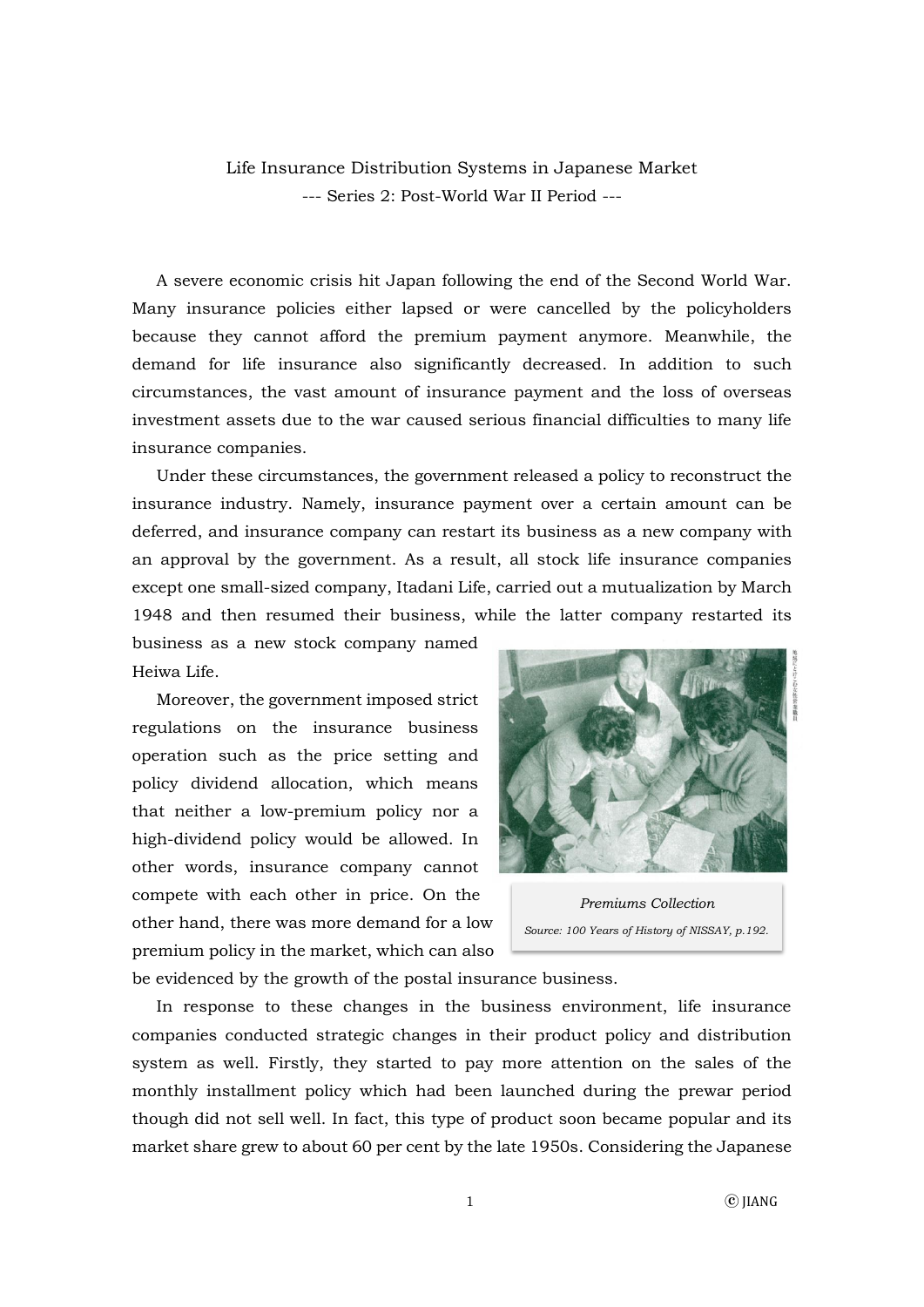household financial conditions at the time, probably this type of product had closely matched with the consumer needs. However, more sales of this type of policy means



*Female Sales Agents of Dai-ichi Life Source: The Dai-ichi Mutual Life Insurance Company -- 100 Years of History, pp.60-61.*

that the company would need more manpower to collect the premiums due to its monthly premium payment system.

As mentioned in our previous report, the premiums collection was mostly conducted by the agencies of insurance company during the prewar period except the Dai-ichi Life, and its commission was set at 3 to 5 per cent of premium collected. In

addition, most of premiums payment during the prewar period was on a six-month or one-year basis and most of the policies were with a relatively large amount of premium. Furthermore, there were some agencies who became unable to continue the insurance business after the war due to personal reasons. Based on these points, most insurance companies began to reconstruct their distribution channels, namely to develop a part-time sales agent system.

At first, many companies recruited some part-time agents only to take charge of

premiums collection. And in the beginning, these part-time agents were comprised mainly of war widows. Unsurprisingly, this job was very attractive to these women because they had to make some money to support their family without a good education background or any special skill. However, there were also many non-widow agents who simply wanted to earn a supplementary income.

Soon after the sales of monthly installment policy continually increased, some insurance company started to request their part-time agents to take charge of insurance solicitation business as well which was so-called debit system promoted by Prudential Life at the time. This



*Recruit Advertisement for Debit Sales Agent by Nippon Life Source: 100 Years of History of NISSAY, p.193.*